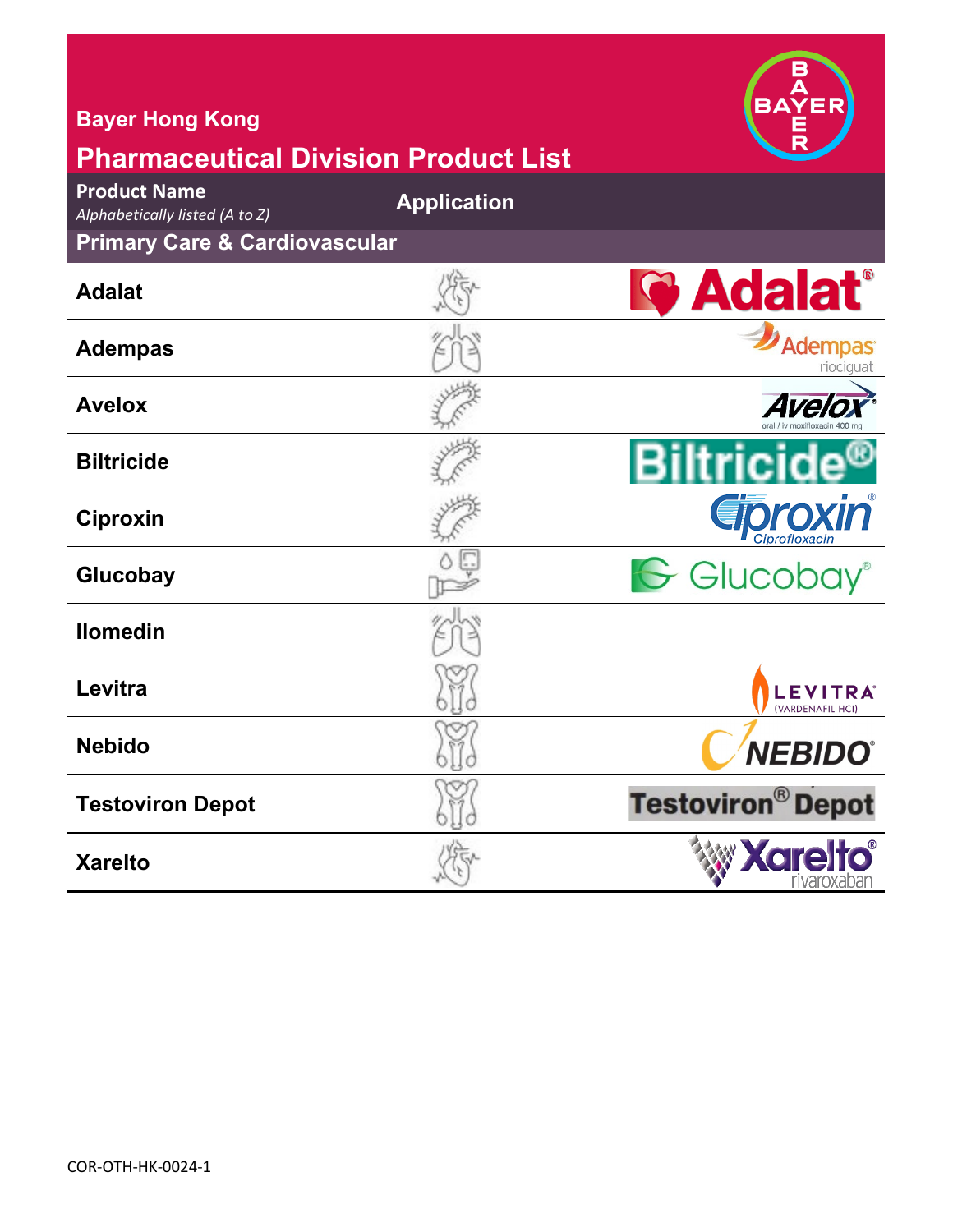| <b>Bayer Hong Kong</b>                                                                               |                    | BΔ                                      |
|------------------------------------------------------------------------------------------------------|--------------------|-----------------------------------------|
| <b>Pharmaceutical Division Product List</b><br><b>Product Name</b><br>Alphabetically listed (A to Z) | <b>Application</b> |                                         |
| <b>Women's Health Care</b>                                                                           |                    |                                         |
| Diane 35                                                                                             |                    | Diane 35                                |
| <b>Microgynon</b>                                                                                    |                    | Microgynon®                             |
| <b>Mirena</b>                                                                                        | ペ<br>O             | <b>Mirena</b>                           |
| Qlaira                                                                                               | <b>O 未</b>         |                                         |
| <b>Visanne</b>                                                                                       |                    | Visar<br>dienogest                      |
| Yasmin                                                                                               |                    | Jasmín®                                 |
| Yaz                                                                                                  |                    |                                         |
| <b>Radiology Contrast Media</b>                                                                      |                    |                                         |
| <b>Gadovist</b>                                                                                      |                    | Gadovist <sup>®</sup> 1.0<br>Gadobutrol |
| Gastrografin                                                                                         |                    | Gastrografin®<br>Diatrizoate            |
| <b>Primovist</b>                                                                                     |                    | Primow<br>Gadoxetic Acic                |
| <b>Ultravist</b>                                                                                     |                    | <b>Ultravis</b><br>lopromide            |